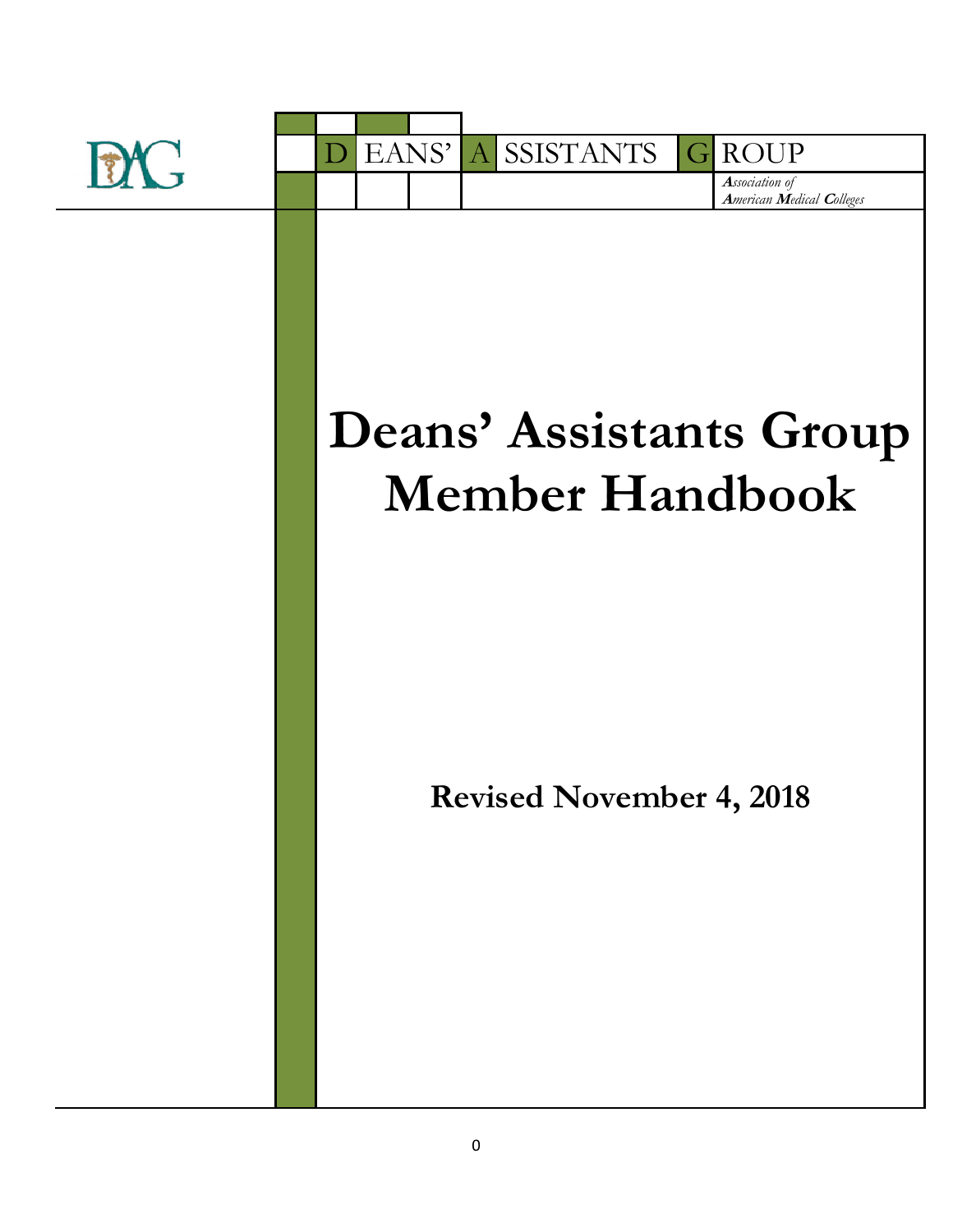# **Table of Contents**

|    | Page |
|----|------|
| 1. |      |
| 2. |      |
| 3. |      |
| 4. |      |
| 5. |      |
| 6. |      |
| 7. |      |
| 8. |      |
| 9. |      |
|    |      |
|    |      |
|    |      |
|    |      |
|    |      |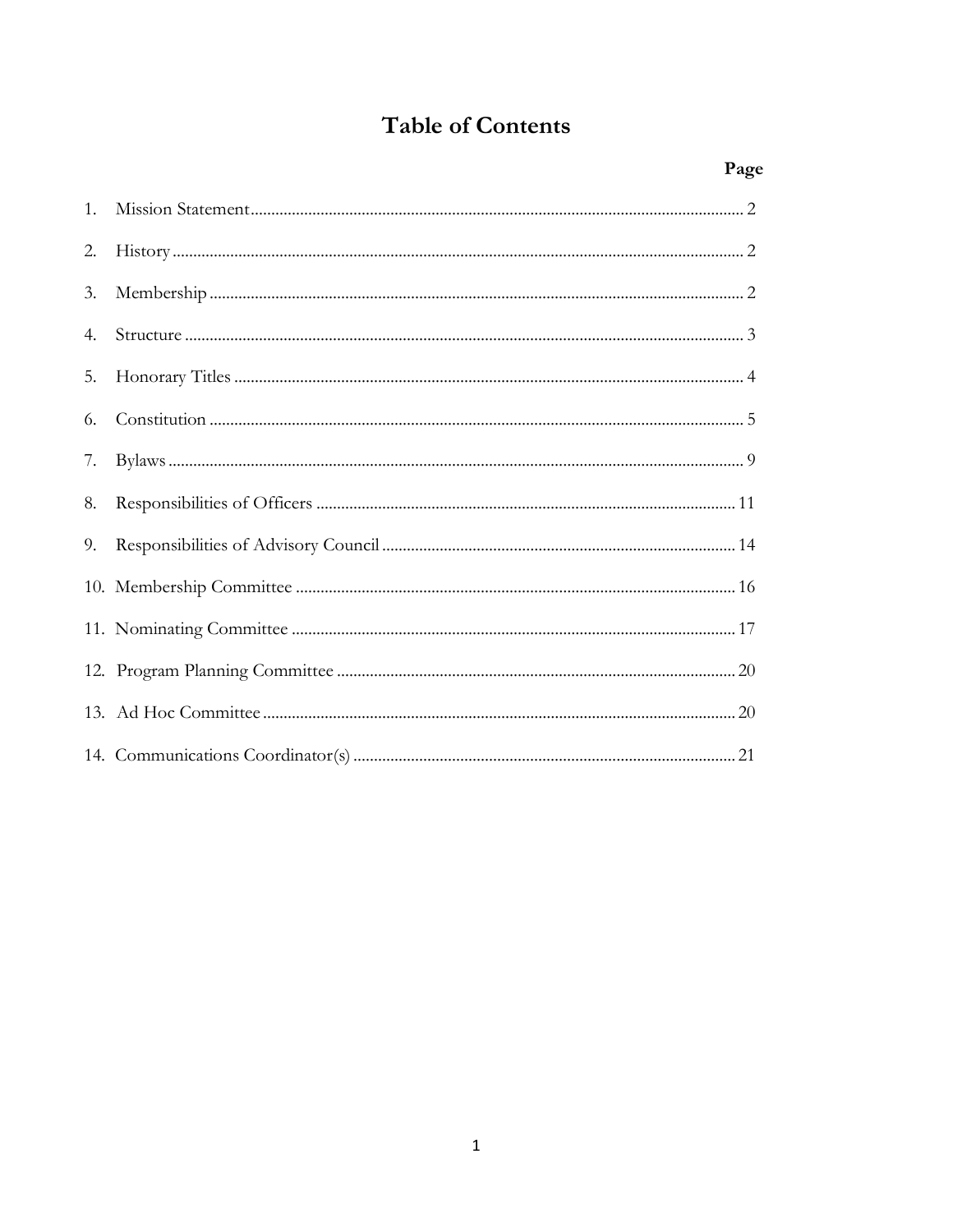# **Mission Statement, History, and Membership**

#### **Mission Statement**

- To establish a national forum for the exchange of information and ideas among the dean's offices of the schools of medicine.
- To foster interrelationships and discuss programs, policies and procedures, organizational structure, and issues of common interest as determined by the participants.

### **History**

In 1992, an insightful group of deans' assistants from California medical schools, who had been meeting together for several years, decided to open its membership to include deans' assistants from all AAMC medical schools. They hoped to develop a broader network in order to foster interrelationships. They could not have known how successful their idea would become. The Deans' Assistants Group was formed in 1994 and has progressed from an organization struggling to survive to one that is financially sound with members from schools of medicine across the United States, Canada and Puerto Rico. The Deans' Assistants Group, or the DAG, has increased its membership tenfold and salutes the institutions whose Deans have recognized DAG as a resource in supporting the membership and professional development of their assistants. One aspect that has continually proven invaluable to the members has been the networking available through this organization. Members serve as a national resource for solving local problems and, through this effective network, assist in moving institutions forward during this time of rapid change.

### **Membership**

Membership is open to anyone who provides day-to-day assistance to a dean/and or members of the administrative support staff to the dean of a school of Medicine sanctioned by the Association of American Medical Colleges. Honorary membership is granted to representatives from the AAMC and the AMA.

Dues, payable annually, are based on a fiscal year beginning January 1 and ending December 31.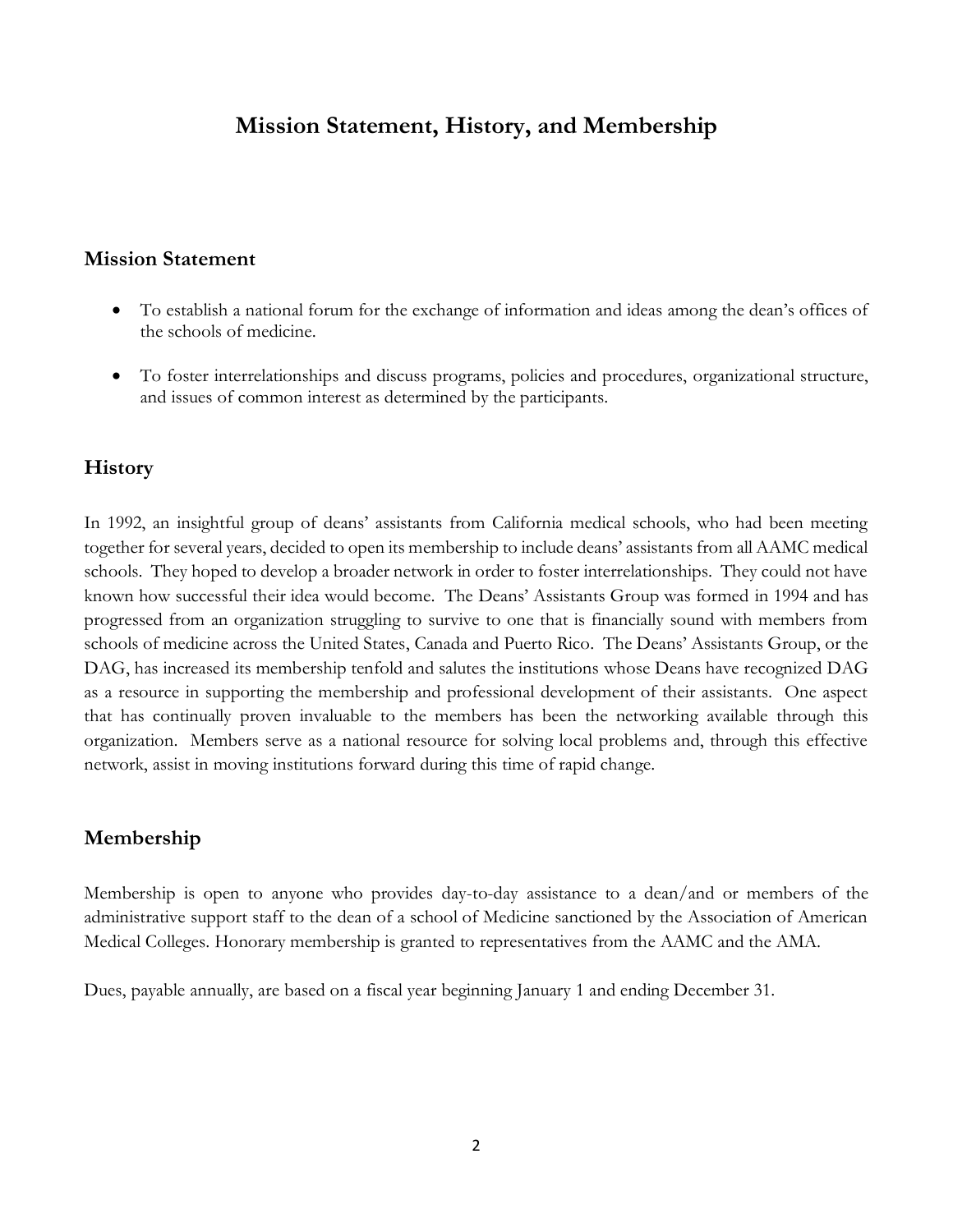# **Structure**

The constitution and bylaws identify how business is conducted.

Each year, a Nominating Committee is appointed to seek and receive suggestions from members of the Group for positions needing to be filled. Prior to the spring meeting, the Nominating Committee conducts the elections and reports the results at the spring meeting. Officers assume their positions at the close of that meeting.

The Board of Directors is composed of the Chair, Immediate Past-Chair, Chair-Elect, Secretary, and Treasurer. The first three serve one-year terms. The Secretary and Treasurer both serve two-year terms which are alternating. The Advisory Council includes the Communications Chair, Membership Committee Chair, Nominating Committee Chair, Planning Committee Chair, and four Regional Representatives. The Regional Representatives serve two-year terms.

The DAG meets twice a year. Fall meetings are always in the same location and during the same time frame as the AAMC's annual meeting. Locations and dates for spring meetings are determined by the organization. Typically, a member will volunteer to host the DAG at their location and will select the date, keeping in mind the climate for the area.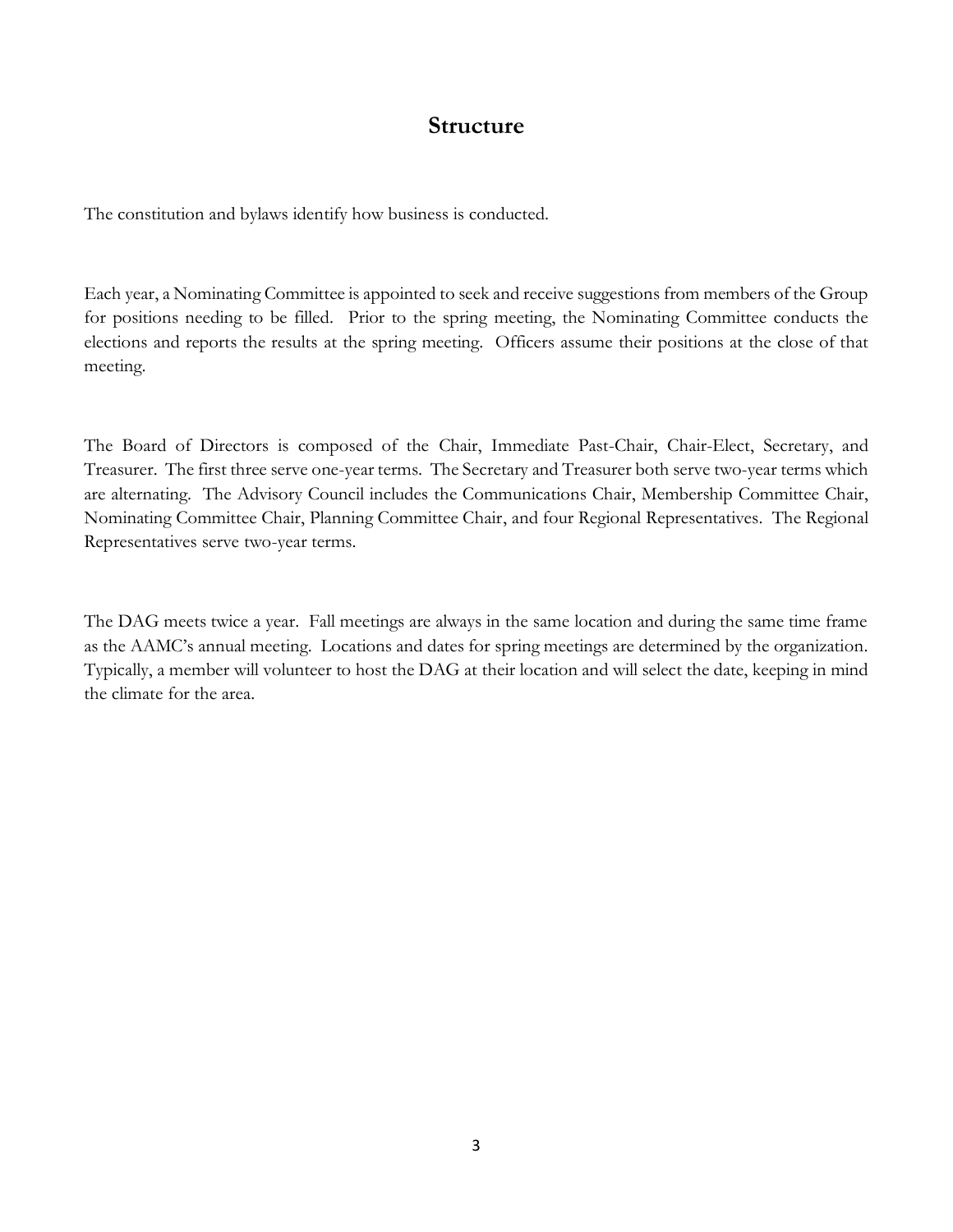# **Honorary Titles**

### **Founding Members**

Founding members are defined as those that attended the 1993 meeting in Tucson, Arizona.

## **Alumna/Alumnus and Distinguished Alumna/Alumnus**

All DAG members who have been members for five or more years *or* retired from their institution will be awarded the title of Alumna/Alumnus. All DAG members who have been a member of DAG for seven years or more and served the organization as an officer or member of the Advisory Board or retired from their institution will be awarded the title of Distinguished Alumna/Alumnus. The Alumna/Alumnus title allows the retired members to retain his or her address on the mailing list and continue to receive e-mails and attend the social activities associated with the DAG meetings.

**The meeting registration fee is waived for those awarded Alumna/Alumnus status. Any fees for outside activities are the responsibility of the Alumna.** 

*Source: DAG Meeting, October 2000, Updated DAG Meeting, April 2014*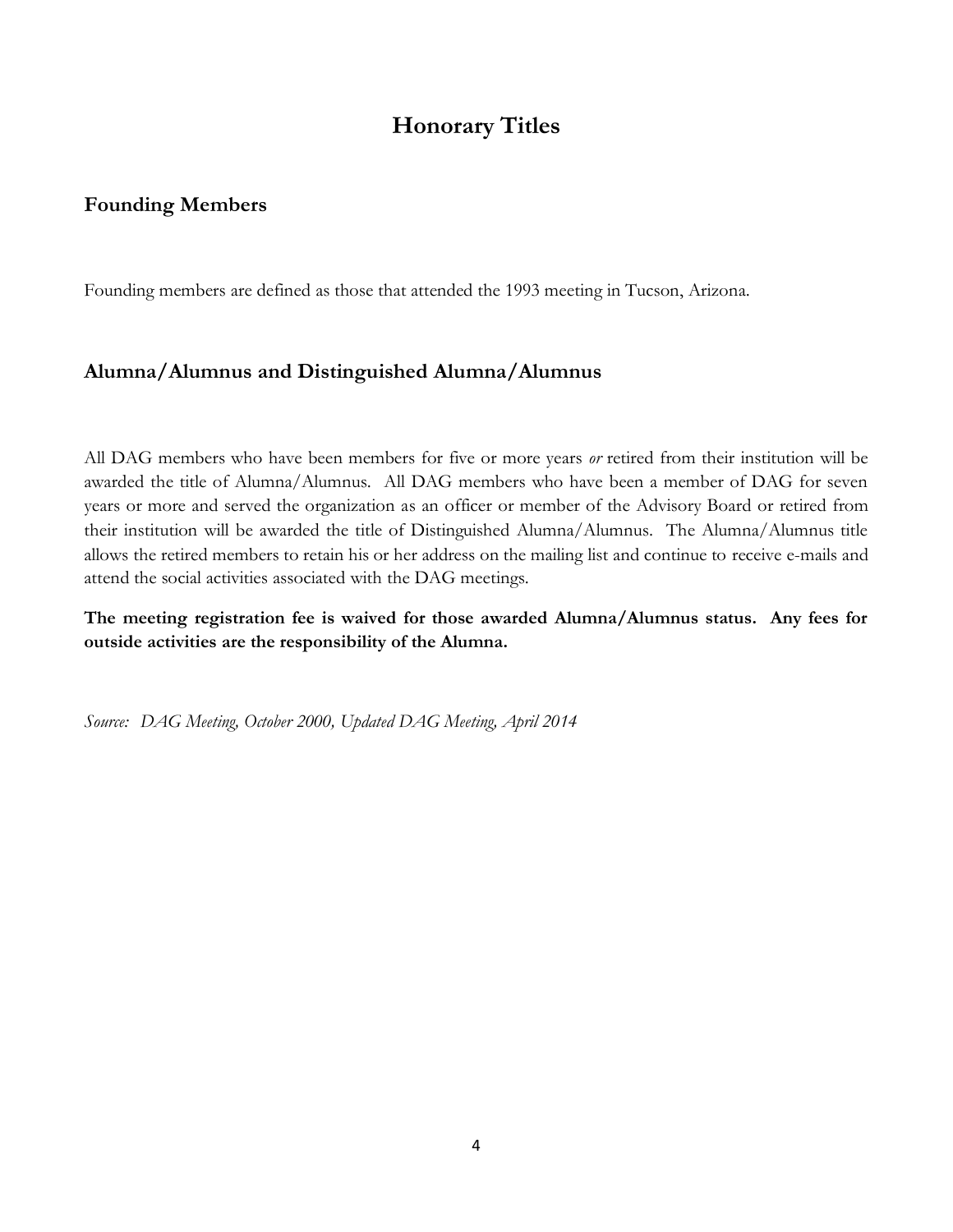# **Constitution**

### **Article I. Purpose**

The name of this organization shall be **Deans' Assistants Group** (DAG), hereafter referred to as "the Group". Its purposes shall be to:

- 1. provide national, regional, and local networks for dean's assistants, increasing and strengthening their opportunities for individual and institutional cooperation,
- 2. provide professional development activities and opportunities for the dean's assistants that are not now offered by other national organizations, and
- 3. increase the visibility and presence of members of the Group.

# **Article II. Membership**

There shall be one class of active membership. Membership shall be open to individuals who provide dayto-day assistance to the dean and/or members of the administrative support staff to the dean of a school of medicine sanctioned by the Association of American Medical Colleges (AAMC).

Membership is maintained through the payment of annual dues.

## **Article III. Board of Directors**

- 1. The elected Board of Directors of the Group shall be a Chair, Chair-Elect, Past-Chair, Treasurer and Secretary. This Board of Directors shall be elected at the spring business meeting of the Group. An effort will be made to have diverse representation, based on ethnicity, gender, geographical regions, size and types of institutions, etc.
- 2. The terms of office of the Board of Directors shall be:

Chair – 1 year Chair-Elect – 1 year Past-Chair – 1 year Secretary – 2 years (limit 2 consecutive terms) Treasurer – 2 years (limit 2 consecutive terms)

Terms will begin at the close of the spring business meeting. The terms for the Secretary and the Treasurer will begin on alternating years.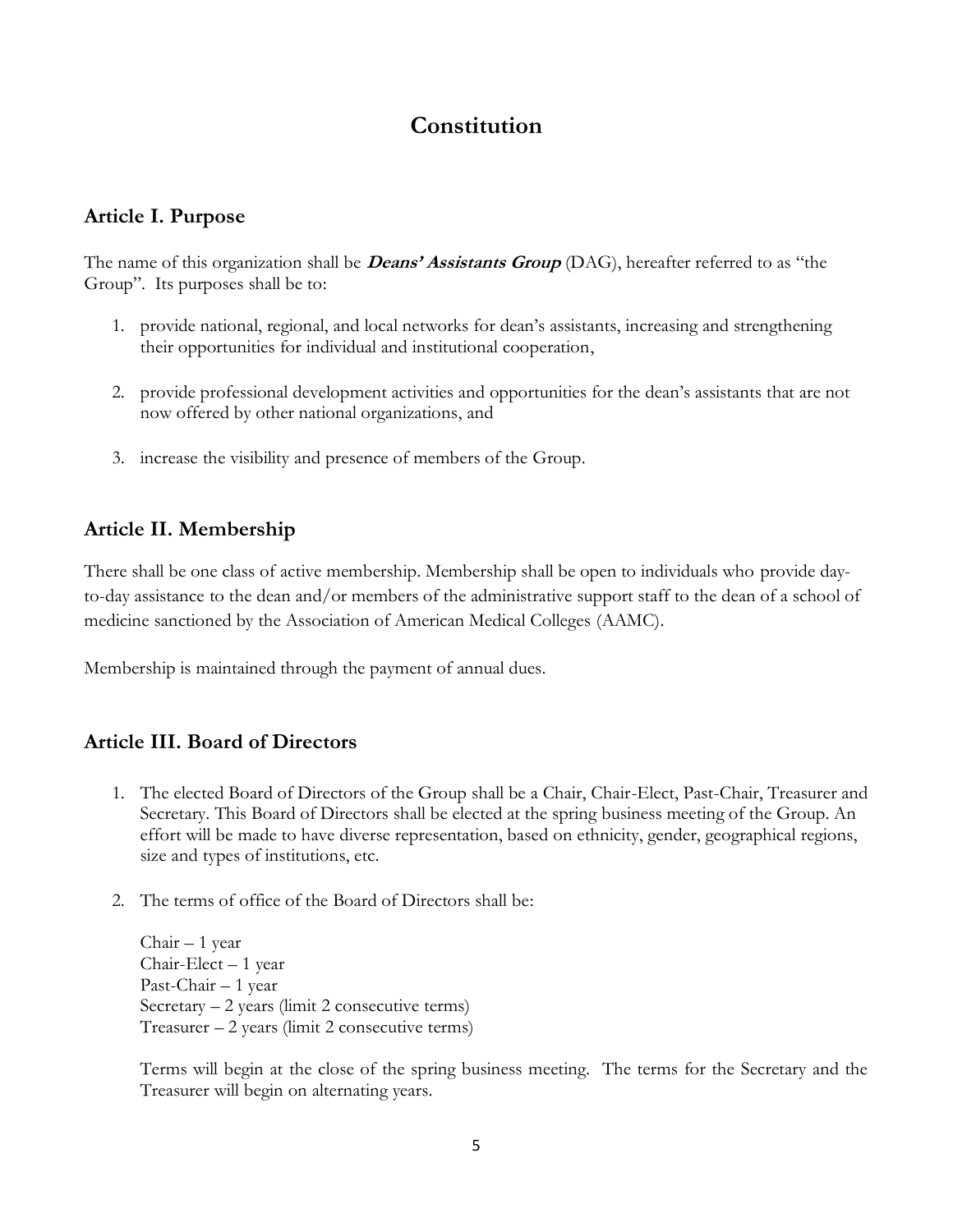- 3. The Chair shall preside at all meetings of the Group. The Chair shall appoint all committees of the Group with the approval of a majority of the Board and may serve as an *ex-officio* non-voting member of all committees.
- 4. The Chair-Elect shall act as a liaison to the Regional Representatives, maintain an ongoing interaction with the Chair and assume duties in the absence of the Chair.
- 5. The Past-Chair shall assume the duties of the Chair in the absence of the Chair and Chair-Elect.
- 6. The Secretary shall assume responsibility for recording and distributing all meeting minutes and shall maintain official records including the current Constitution, Bylaws and Policies.
- 7. The Treasurer shall be responsible for the financial management of the Group, and will maintain an accurate membership list with approval of the Board of Directors and with the assistance of the Membership Committee Chair and the Regional Representatives.
- 8. The Board of Directors shall carry out the purposes of the Group and act on behalf of the Group. The Board of Directors shall:
	- a. approve the annual dues and regulations governing their payment,
	- b. manage the property and financial affairs of the Group, with the authority to accept gifts to the Group,
	- c. uphold the provisions of the Constitution,
	- d. determine the time, place and program for the spring meeting of the Group and convene special meetings as needed,
	- e. publish a record of its meetings to the membership, and
	- f. authorize the establishment of standing committees of the Group.
- 9. Meetings of the Board of Directors and Advisory Council (see Article IV) shall be held in connection with the spring business meeting of the Group and at least one other time each year.

### **Article IV. Advisory Council**

- 1. The Advisory Council consists of four Regional Representatives elected at the spring business meeting of the Group, a Communications Coordinator who is appointed by the Chair, and Chairs of standing committees, who are also appointed by the Chair.
- 2. The Communications Coordinator(s) shall be responsible for DAG social media sites (AAMC DAG website, AAMC DAG Listserv, LinkedIn, Facebook, etc.) and other external communications.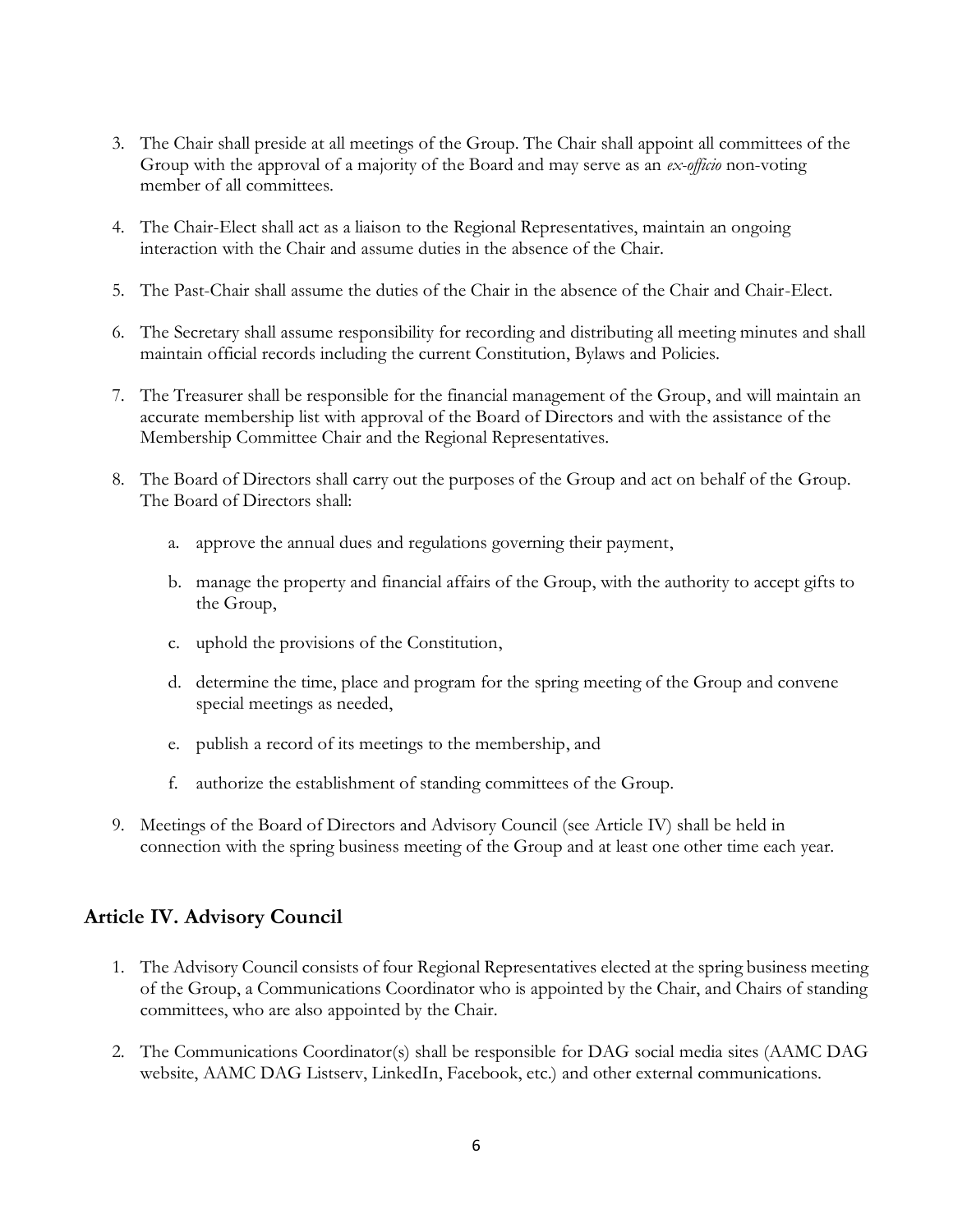- 3. The Regional Representatives shall maintain contact with members within their region, helping to strengthen the Group and determine concerns of the membership, and will solicit possible agenda items for upcoming meetings.
- 4. The Advisory Council will provide assistance to the Board of Directors as requested.

## **Article V. Election**

- 1. Only active members are eligible for election to the Board of Directors or Advisory Council. Nominations for the elective offices to be filled shall be made by a Nominating Committee appointed by the Chair, with advice and consent of the Board of Directors.
- 2. The Nominating Committee will report to the Board of Directors. Vacancies within the Board of Directors shall be elected prior to and announced at the spring business meeting of the Group.
- 3. A vacancy occurring on the Board of Directors for an unexpired term will be appointed by the Chair. A vacancy in the Chair will be filled by the Chair-Elect.
- 4. Any member wishing to be eligible for election to the Board of Directors or Advisory Council must be able to attend at least 50% of the scheduled Board of Directors/Advisory Council meetings.

# **Article VI. Meetings of the Group**

1. The Group shall convene a business meeting at least once a year. The Chair or designee shall give notice to the membership of a meeting at least 30 days in advance of the meeting date. A quorum shall be thirty percent (30%) of the active membership. If there are items that require a vote, and a quorum is unattainable, then voting will be accomplished electronically, bearing in mind the same rules for quorum, i.e., 30% of the active members must vote in order for the outcome to be valid.

A meeting of the Group shall have authority to:

- a. amend the Constitution in the manner provided under Article VII,
- b. express its views on professional matters,
- c. act on recommendations presented to it by the Board of Directors, and
- d. require the Board of Directors to report to the ensuing meeting on subjects within the province of the Group.
- 2. Members of the Group desiring to introduce resolutions or action motions must submit them in writing to the Chair or Secretary at least 24 hours prior to the business meeting. The Board of Directors shall, at the beginning of the business meeting, submit an agenda to the full membership in attendance for their approval.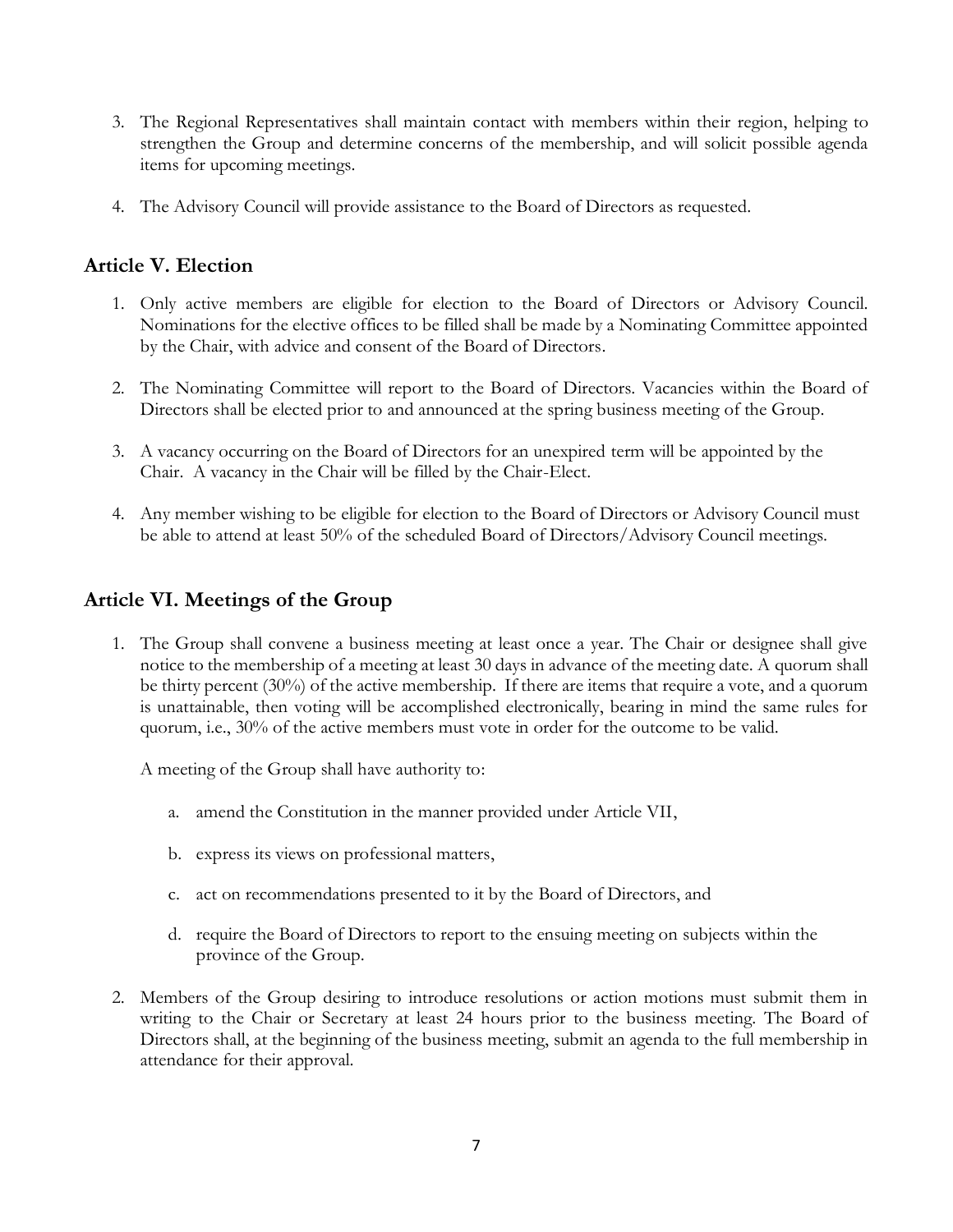3. Except as provided in the Constitution or rules adopted pursuant to it, the meetings of the Group shall be governed by *Robert's Rules of Order*.

### **Article VII. Amendments**

- 1. This Constitution may be amended by a two-thirds vote of active membership. An amendment may be initiated by the Board of Directors or proposed to it by not fewer than thirty percent (30%) of the active membership. At its next meeting, the Board of Directors shall approve, amend, or disapprove a proposal submitted to it, and shall report its conclusions to the proponents. The Board of Directors shall report through the Chair or Secretary to the membership, at least one month before a meeting of the Group, all proposed amendments, together with recommendations made by the Board.
- 2. The Board of Directors may, as a result of action during the spring business meeting, call for a Constitutional amendment to be ratified by electronic ballot. A quorum shall be thirty percent (30%) of the active membership. If a quorum is unattainable, then voting will be accomplished electronically, bearing in mind the same rules for quorum, i.e., 30% of the active members must vote in order for the outcome to be valid.

*Source: Adopted April 16, 1994; Amended July 25, 1995; Amended March 13, 1997; Amended March 18, 2014; Amended September 22, 2015; Amended November 4, 2018*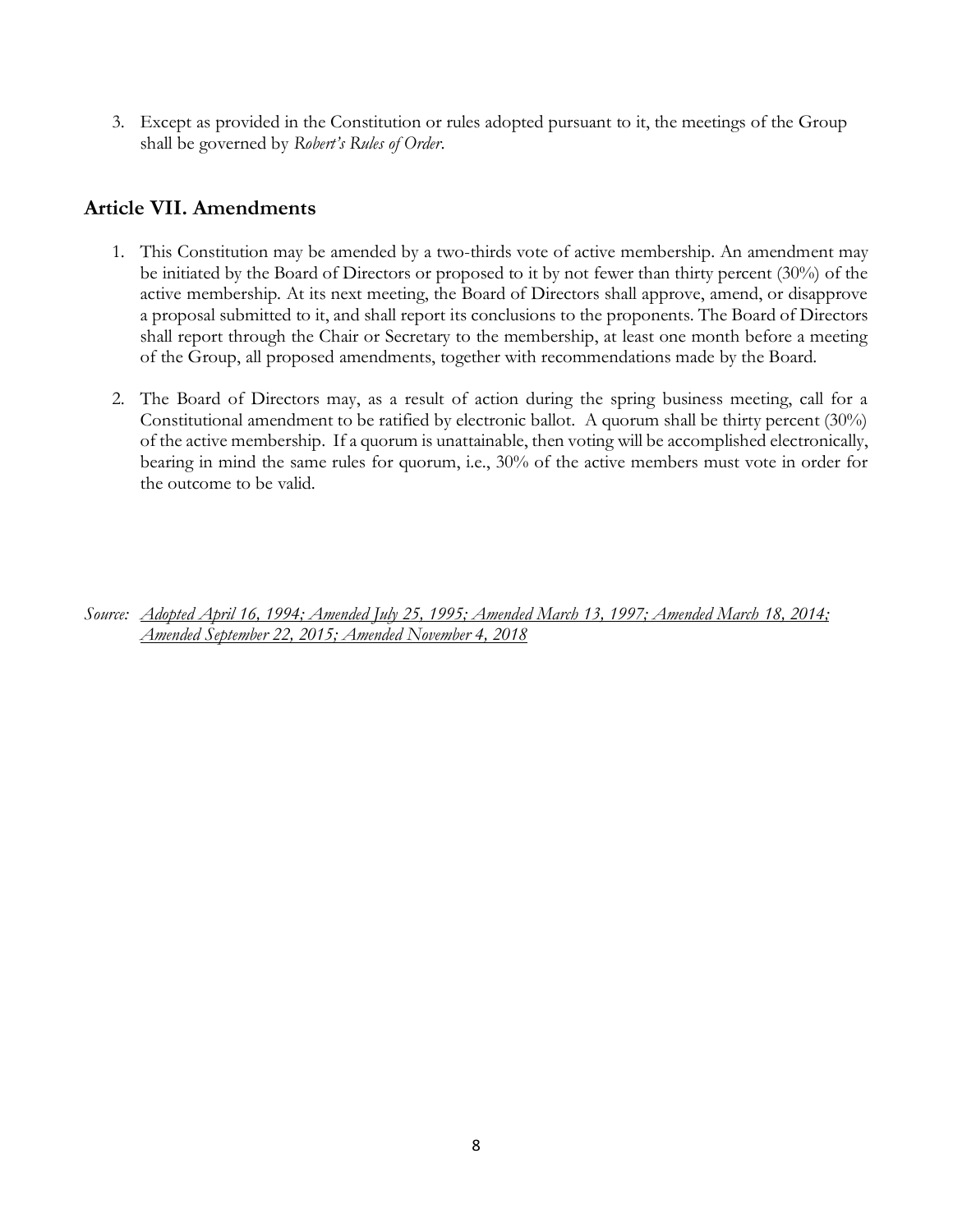# **Bylaws**

### **Article I. Dues**

- 1. The annual dues shall be established by a quorum of the active membership and approved by the Board of Directors. Membership dues shall be paid directly to the Treasurer of the Group.
- 2. Dues shall be payable annually, based on a fiscal year beginning January 1 and ending December 31.
- 3. Dues are payable by March 1.

### **Article II. Grievance and Sanctions**

A member may be suspended by a two-thirds vote of the Board of Directors following due process for action or conduct detrimental to the interests of the Group.

### **Article III. Nominations**

Pursuant to Article V, Paragraph 1 of the Constitution, a Nominating Committee shall be appointed each year to seek nominations from the active membership for all vacant positions and submit its report to the Chair or Secretary, for vote by the members thirty (30) days prior to the spring business meeting.

### **Article IV. Duties of Board of Directors and Advisory Council**

Duties of the Board of Directors and Advisory Council not specified in the Constitution or Bylaws may be included by means of amendment to the Bylaws or by action of the Board of Directors.

## **Article V. Contracts**

All contracts on behalf of the Group shall be negotiated by the Chair of the Group or his/her designees after prior approval by the Board of Directors through the regular budget process or by special attention.

## **Article VI. Quorum for Board of Directors' Meetings**

Fifty percent (50%) of the membership of the Board of Directors and Advisory Council shall constitute a quorum at a regularly scheduled meeting.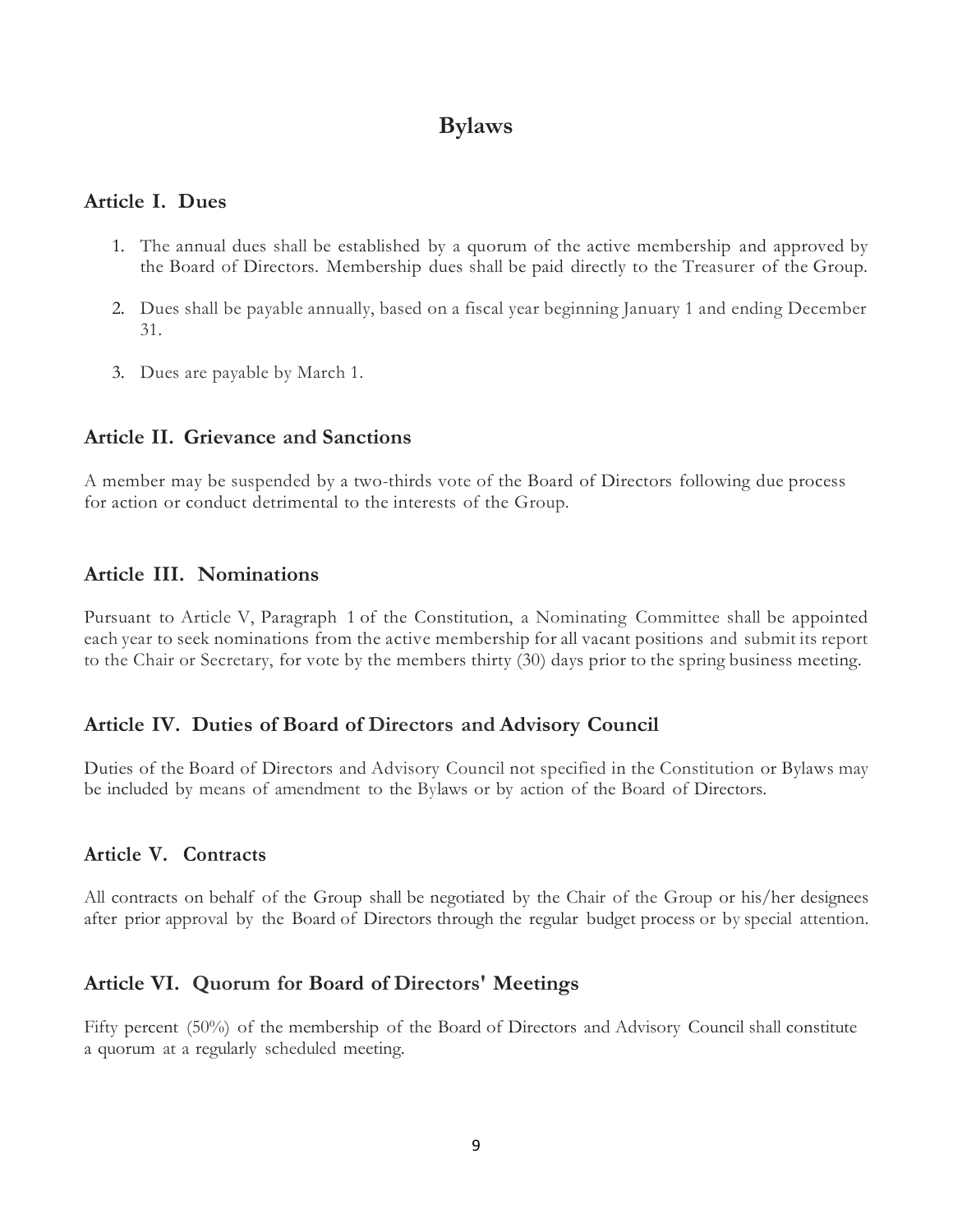## **Article VII. Amendments**

Proposals to amend the Bylaws may be initiated either by the Board of Directors or by a petition presented to the Board and signed by no fewer than thirty percent (30%) of the active membership. A vote of the membership is required to amend, either two-thirds of the active members voting at the spring business meeting (provided written notice of the proposed change is given no less than thirty (30) days in advance of that meeting), or by two-thirds of the active members responding to an electronic email ballot provided thirty (30) days are allotted between the date of e-mailing the ballot and the date of the poll's closing.

*Source: Adopted April 16, 1994;Amended March 13, 1997; Amended March 18, 2014; Amended September 22, 2015*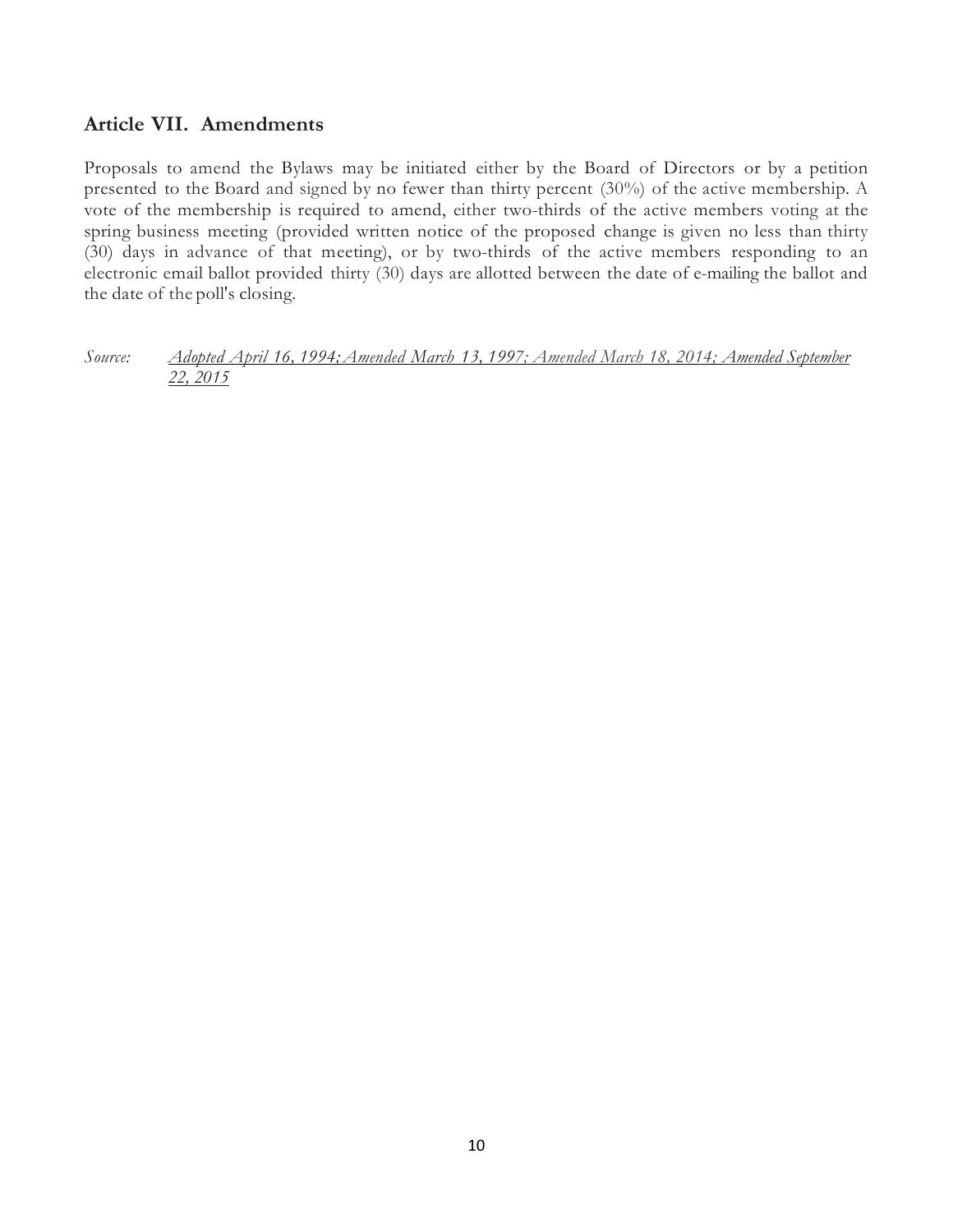# **Responsibilities of Officers**

### **Board**

The Board is composed of the Chair, Chair-Elect, Past-Chair, Secretary and Treasurer.

### **The Chair shall:**

- solicit agenda items at each meeting for the next meeting,
- provide assistance and guidance to Board members, the Advisory Council and membership as necessary,
- preside at all DAG meetings,
- review membership to encourage and assure adequate regional representation,
- welcome each new member (letter, email, etc.),
- appoint and charge ad hoc committees as needed,
- coordinate submission of all required documents including IRS forms, etc.,
- review and approve previous meeting minutes within eight weeks of that meeting,
- serve as a mentor to the Chair-Elect,
- serve a one-year term and as a member of the DAG Board,
- provide one of two required signatures (Chair and Treasurer) for all bank withdrawals,
- appoint Committee Chairs and Communications Coordinator(s),
- convene quarterly Board meetings to be held in January, April, July and October, or more frequently via phone or e-mail, and
- attend at least 50% of the scheduled Board of Directors/Advisory Council meetings.

## **The Chair-Elect shall:**

- maintain an ongoing interaction with the Chair,
- serve a one-year term and as a member of the DAG Board,
- coordinate arrangements with the site coordinator for meetings over which the Chair-Elect will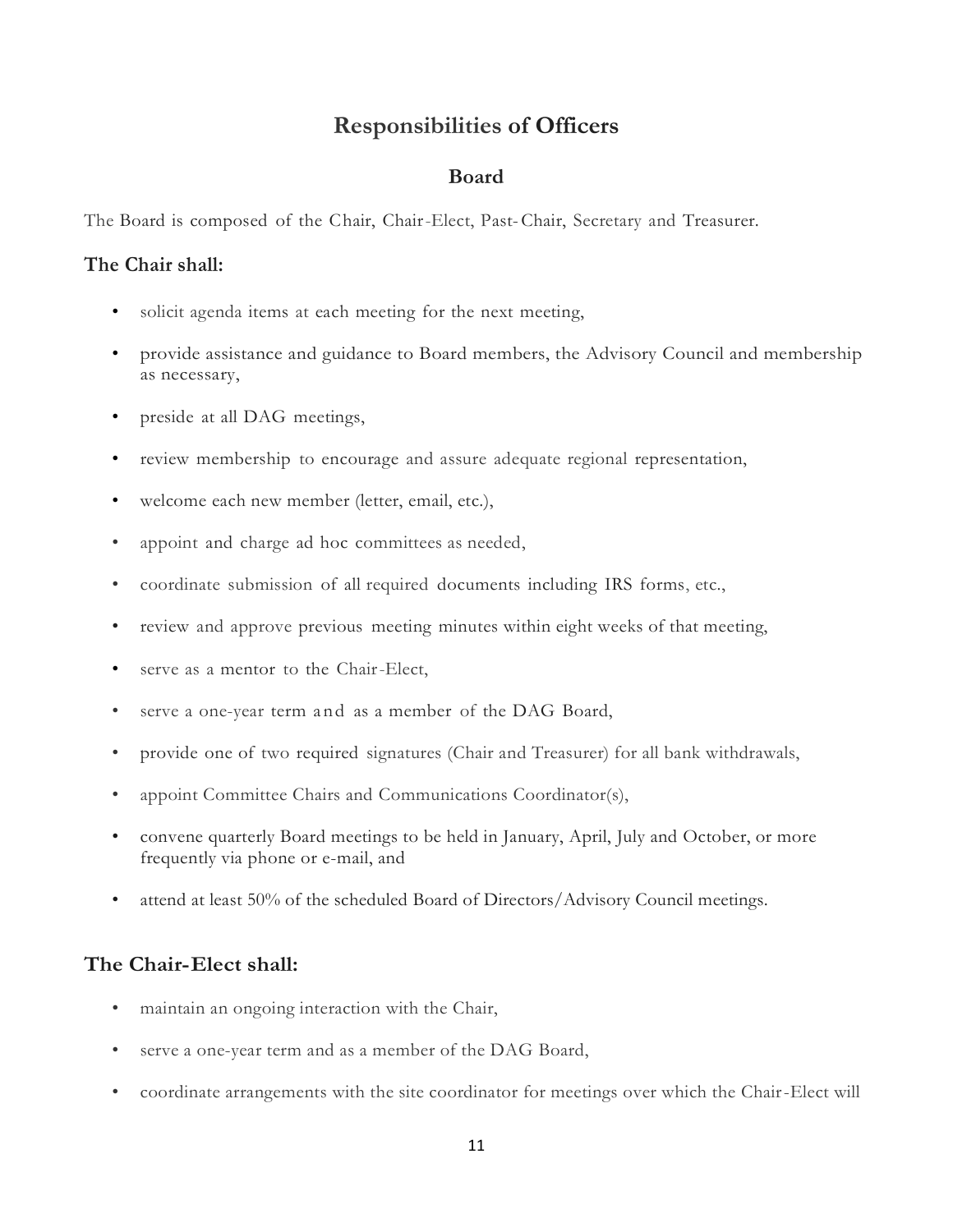preside as Chair,

- become familiar with all responsibilities of the Chair,
- assume the duties in the absence of the Chair. (Note: If the Chair-Elect succeeds the Chair before expiration of the Chair's term, this will not disqualify that individual for a full term as Chair.), and
- attend at least 50% of the scheduled Board of Directors/Advisory Council meetings.

# **The Past-Chair shall:**

- serve a one-year term and as a member of the DAG Board,
- serve as advisor to the Chair, Chair-Elect, and the Board,
- assume the duties of the Chair in the absence of the Chair and Chair-Elect, and
- attend at least 50% of the scheduled Board of Directors/Advisory Council meetings.

# **The Secretary shall:**

- Serve a two-year term as a member of the DAG Board. (Note: The term for the Secretary and Treasurer begin on alternating years with the Secretary beginning in even years and the Treasurer in odd years. They each serve a two-year term with a limit of two successive terms.)
- record the minutes of each meeting and provide a copy to the Chair for approval within six weeks of the meeting,
- submit minutes to Communications Coordinator for posting on the DAG website upon Chair approval,
- provide a copy of the minutes to each member,
- maintain official records including the current Constitution, Bylaws and Policies,
- provide one of two required signatures (Secretary and Treasurer) for all bank withdrawals in the absence of the Chair, and
- attend at least 50% of the scheduled Board of Directors/Advisory Council meetings.

# **The Treasurer shall:**

serve a two-year term and as a member of the DAG Board. (Note: The term for the Secretary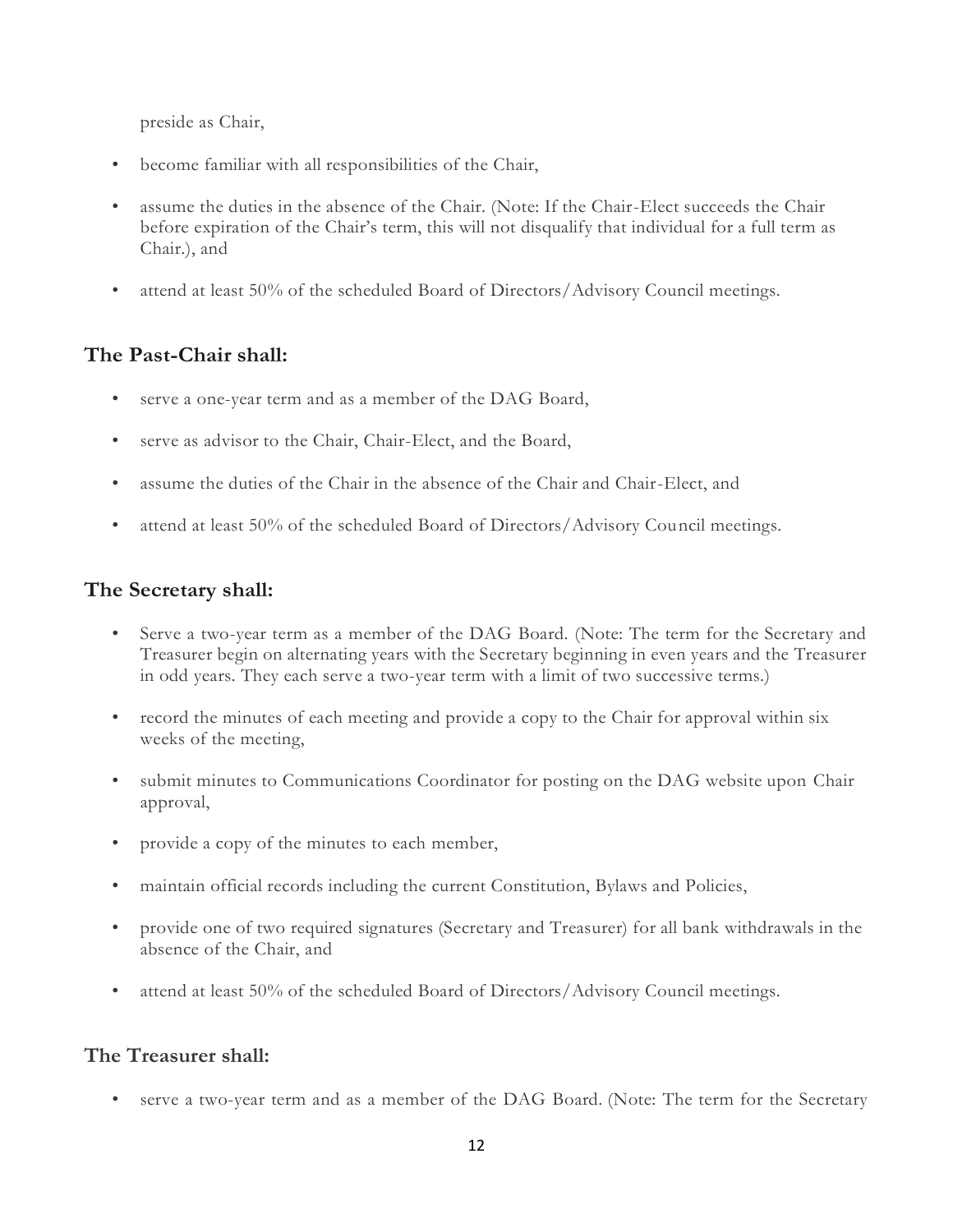and Treasurer begin on alternating years with the Secretary beginning in even years and the Treasurer in odd years. They each serve a two-year term with a limit of two successive terms.)

- provide one of two required signatures (Chair and Treasurer or Secretary and Treasurer) for all bank withdrawals,
- distribute membership dues notices,
- forward to the Membership Committee Chair the names of members who have not renewed membership,
- maintain financial responsibility for fiscal management of the DAG assets,
- present financial report of revenues and expenditures at the spring and fall meetings,
- maintain and update the list of DAG members as needed,
- coordinate meeting registrations with the Program Planning Committee Chair,
- assist the Meeting Coordinator(s) and Chair in oversight of the spring and fall meeting budgets,
- maintain accurate historical financial and membership records,
- provide names, titles, and school affiliations of new members to the Board and Advisory Council at the time the membership dues are paid, and
- attend at least 50% of the scheduled Board of Directors/Advisory Council meetings.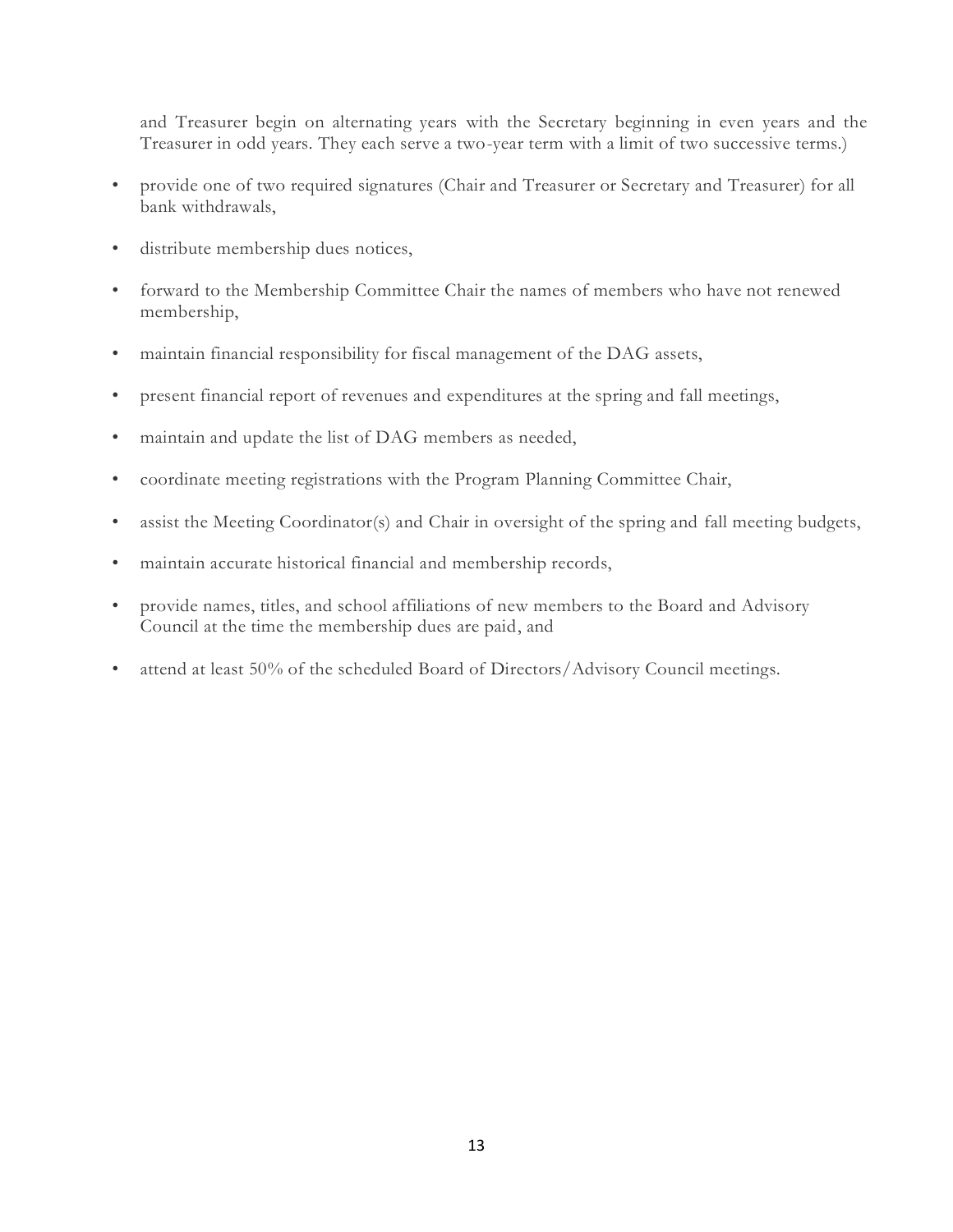# **Responsibilities of Advisory Council**

The Advisory Council is composed of the Communications Coordinator(s), the Regional Representatives and the chairs of the Membership, Nominating and Program Planning Committees.

# **The Communications Coordinator(s) shall:**

- be appointed by the DAG Chair and will be responsible to the Board of Directors. (Note: The appointment will commence following the conclusion of the spring meeting for a period of one year. Reappointment may be made at the pleasure of the DAG Chair.) The appointed Communications Coordinator(s) must be able to attend at least 50% of the scheduled Board of Directors/Advisory Council meetings.
- increase visibility of DAG by maintaining and being responsible for the AAMC and social media sites, including but not limited to LinkedIn group, Facebook page and the Deans' Assistants Group website with guidance and assistance of the DAG AAMC representative, and
- serve as a member(s) of the DAG Advisory Council but not as a member of the Board.

## **The Regional Representatives shall:**

- report on region at each meeting,
- serve as liaisons to new members, existing members and regions,
- serve as members of the Membership Committee,
- serve two-year terms with a limit of two successive terms,
- serve as members of the DAG Advisory Council but not as members of the Board,
- welcome each new member in that region, and
- attend no less than 50% of the scheduled Board of Directors/Advisory Council meetings.

## **The Committee Chairs shall:**

- be appointed by the DAG Chair and will be responsible to the Board of Directors,
- be re-appointed at the pleasure of the DAG Chair,
- the Committee Chair may appoint a Co-Chair to assist with the duties of the Chair/Committee with the approval of the Board of Directors,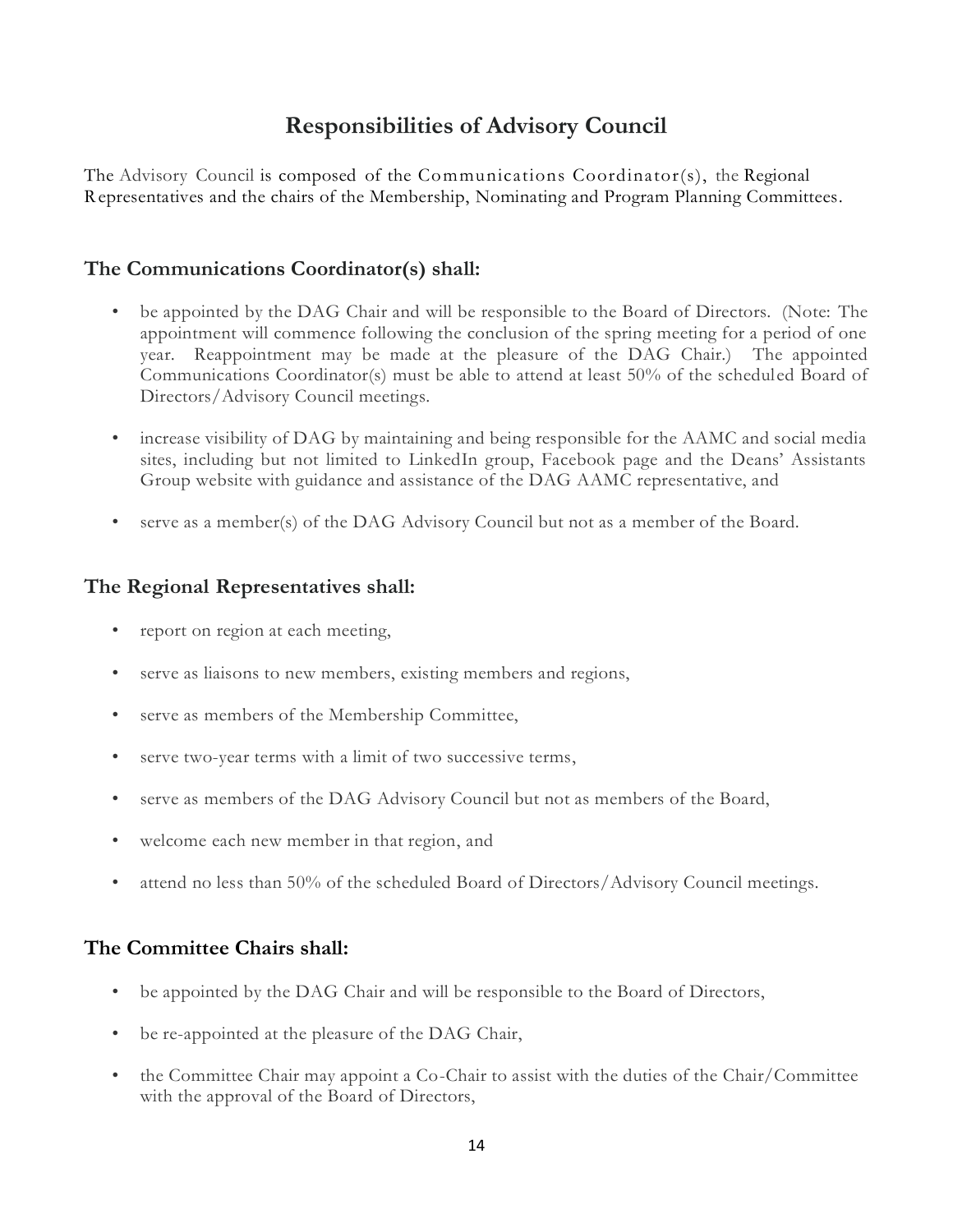- report on their respective committees, if applicable, at each meeting,
- serve as members of the DAG Advisory Council but not as members of the Board, and
- attend at least 50% of the scheduled Board of Directors/Advisory Council meetings.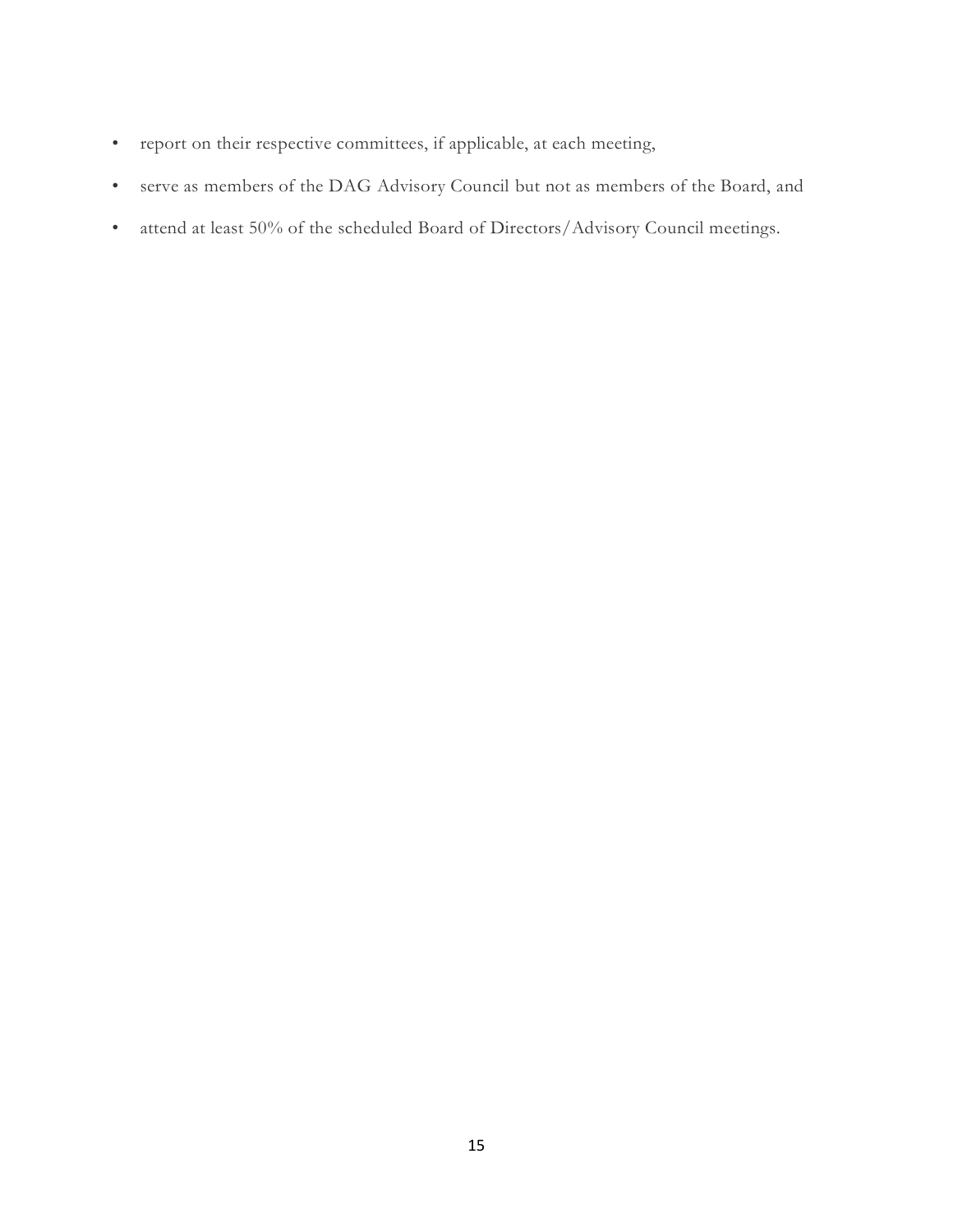# **Membership Committee**

The Membership Committee is charged with recruitment of new members and retention of current members. The Committee Chair will be appointed by the DAG Chair with advice and consent of the Board of Directors. The appointed Committee Chair must be able to attend at least 50% of the scheduled Board of Directors/Advisory Council meetings. The appointment will commence following the conclusion of the spring meeting for a period of one year. Reappointment to the Committee may be made at the pleasure of the DAG Chair. The Committee Chair may appoint a Co-Chair to assist with the duties of the Chair/Committee, who shall be approved by the Board. The Committee will be responsible to the Board of Directors. The Committee Chair will solicit membership to this Committee from the Group.

The Committee Chair shall be responsible for providing reports detailing membership statistics, activities taken to increase/maintain membership levels, recommendations to promote the organization, and other items requested by the Board and/or Chair.

The Committee is further charged with the responsibility of determining and implementing strategies to increase the visibility of the organization, particularly with respect to increasing membership. The Committee will contact potential new members and/or members who have not renewed their memberships.

The Committee co-ordinates t h e New Member Orientation by assuming responsibility for providing new members with information on the history of the DAG, Mission Statement, Constitution and Bylaws, structure of meetings, and other pertinent information. Committee members are encouraged to attend the New Member Reception and assume an active role in welcoming the new members.

When the membership fee for a new member is received by the Treasurer, she/he will notify the Chair, the appropriate Regional Representative, and the Chair of the Membership Committee. Information to be provided should include name, title, institution, mailing address, telephone number, fax number, and e-mail address. The Chair will then send a letter welcoming the new member. Regional Representatives should also welcome the new member, either by letter, telephone call, or email, offering to serve as a resource for any questions or additional information as desired.

The Chair of the Membership Committee will send a letter on behalf of the Board of Directors inviting the Dean's Assistant (or, in the case of multiple schools, the assistants from each school – limit of 1 per school) in the host city, that aren't current members of DAG, to attend the Saturday morning breakfast, meeting and lunch with no membership or registration fees required. Should that assistant wish to attend the entire meeting, they are welcome to do so and would then pay the full membership and registration fees.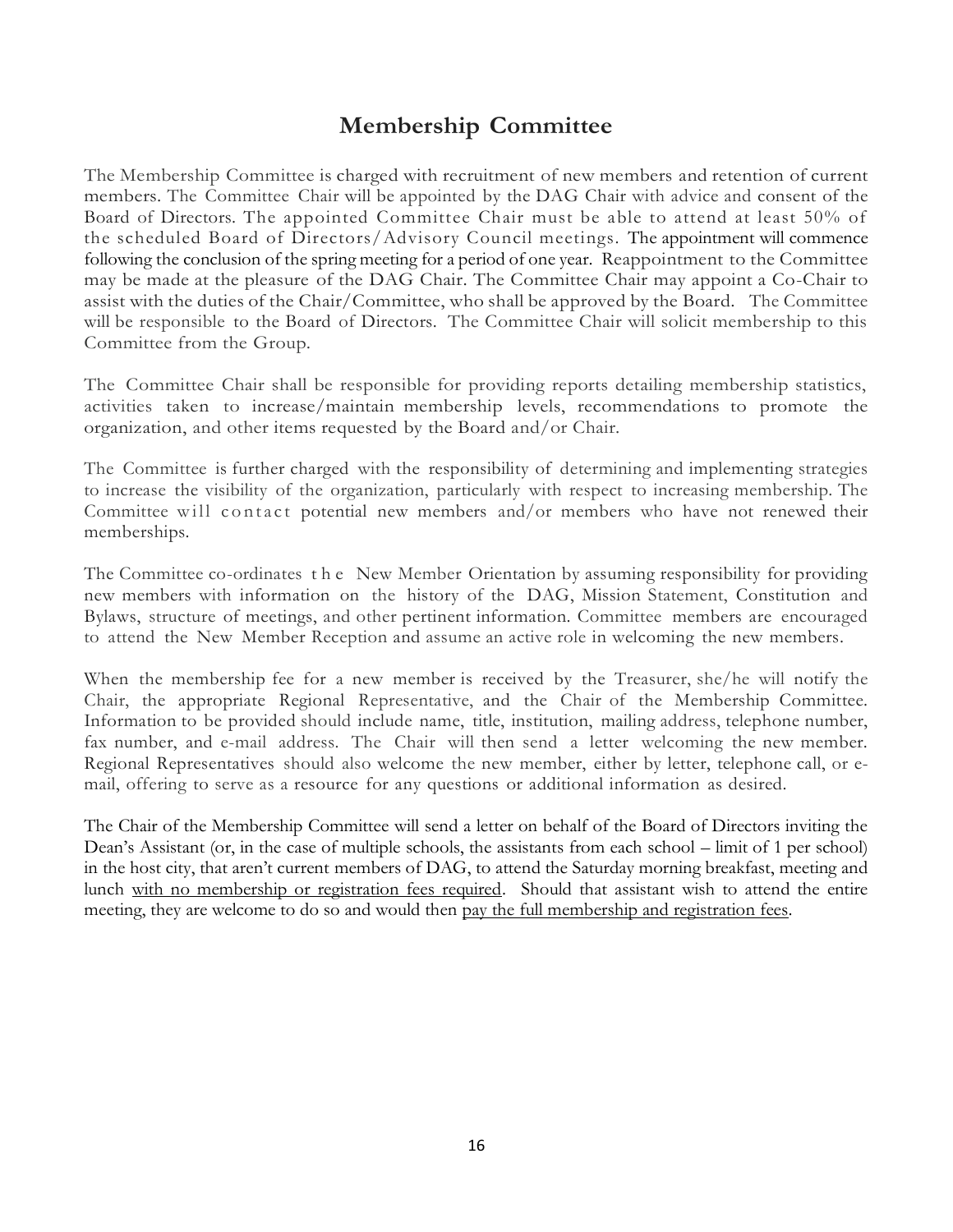# **Nominating Committee**

The Nominating Committee is charged with seeking and receiving nominations for vacant positions. The Committee Chair will be appointed by the DAG Chair with advice and consent of the Board of Directors. The appointed Committee Chair must be able to attend at least 50% of the scheduled Board of Directors/Advisory Council meetings. The Committee will be responsible to the Board of Directors. The term of appointment will be for one year with appointment commencing at the fall meeting and concluding at the end of elections at the spring meeting. Reappointment to the Committee may be made at the pleasure of the DAG Chair. The Committee Chair may appoint a Co-Chair to assist with the duties of the Chair/Committee, who shall be approved by the Board. The Committee Chair will solicit membership to this Committee from the Group.

## **Nominations and Elections Process**

- 1. By January 1, the Secretary of the Group will provide to the Chair of the Nominating Committee the list of positions to be filled.
- 2. The Chair of the Nominating Committee will contact the membership at large, requesting nominations by February 1.
- 3. Nominations, including self-nominations, shall be directed to the Committee. Prior to submitting a nomination, a member wishing to offer a nomination will contact the potential nominee to confirm willingness to serve if elected. The Chair of the Nominating Committee will also confirm continued willingness to serve prior to preparation of the slate of candidates. The nominated individual must be able to attend at least 50% of the scheduled Board of Directors/Advisory Council meetings.
- 4. Status of membership of those nominated will be confirmed by the Chair of the Nominating Committee with the Treasurer (must be current with paid dues to maintain active membership and to be eligible for election).
- 5. Complete slate of nominees, including a brief biography and photo of each, will be sent to the Chair by March 1.
- 6. The Nominating Committee will forward an electronic ballot with biographies and photo to active membership thirty (30) days prior to the spring meeting.
- 7. The Chair of Nominating Committee presides over elections and reports the results to the DAG Chair. Results are announced prior to conclusion of spring meeting.

## **Eligibility for Office**

- 1. Only active members (i.e., payment of dues is current) are eligible for election to office.
- 2. A member may accept a nomination for only one position (i.e., running for multiple offices are precluded). In the event an individual is nominated for multiple offices, the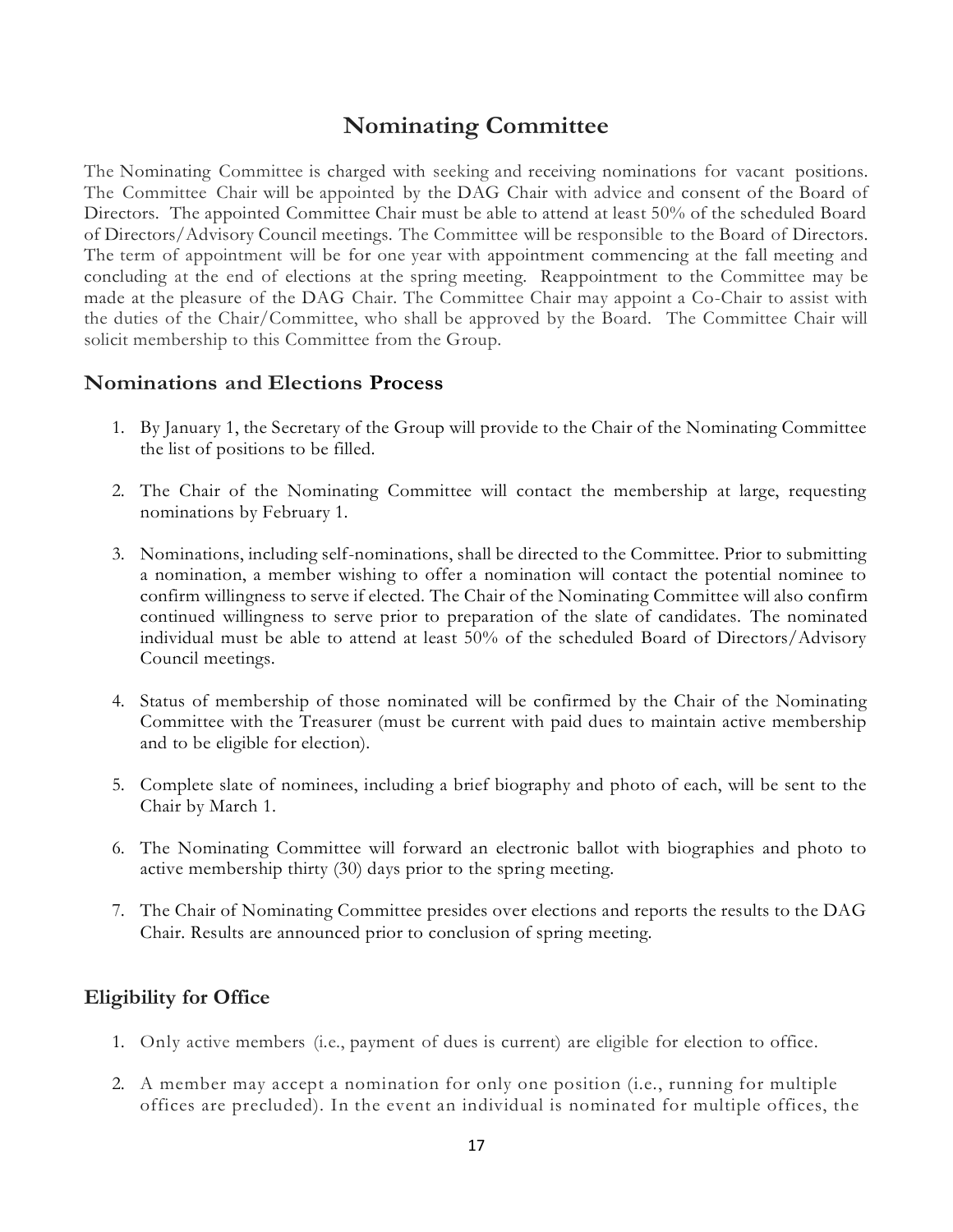Chair of the Nominating Committee will contact that individual, who will select for which position she/he wishes to run.

3. A current member of the Board of Directors or Advisory Council is precluded from running for another office if it will create an unexpired term in the current position. It is acceptable to run for another office if the term of the current position will expire concurrent to the beginning of the term of the new office at the time of elections at the spring meeting.

### **Terms of Office**

Terms will begin at the close of the spring meeting as follows:

#### **Board of Directors**

| (elected in even numbered years) |
|----------------------------------|
| (elected in odd numbered years)  |

#### **Advisory Council**

| Southern and Western elected in odd years  |  |
|--------------------------------------------|--|
| Midwest and Northern elected in even years |  |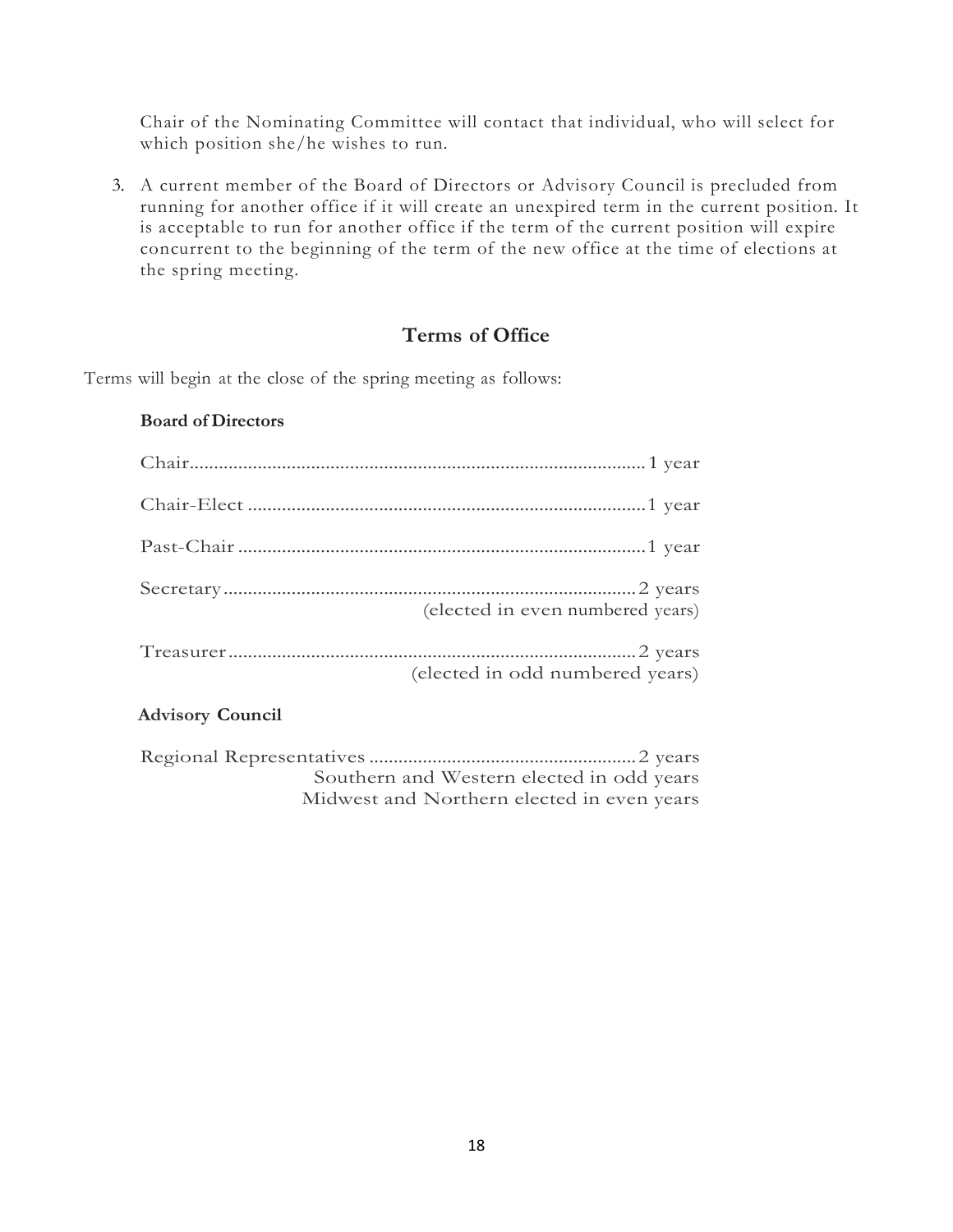# **Unexpired Terms**

In the event a member of the Board of Directors or Advisory Council is unable to complete the applicable term of office, the following will occur:

| <b>Position Vacated</b>  | <b>Replacement Process</b>                                                                                                                                                                                             |
|--------------------------|------------------------------------------------------------------------------------------------------------------------------------------------------------------------------------------------------------------------|
| Chair                    | A vacancy in the Chair will be filled by the Chair-Elect (except as                                                                                                                                                    |
|                          | noted below). The Chair-Elect will complete the remainder of the                                                                                                                                                       |
|                          | previous Chair's unexpired term, and then will act as Chair for one                                                                                                                                                    |
|                          | vear.                                                                                                                                                                                                                  |
| Chair-Elect              | If the Chair-Elect is unable to complete the term as Chair-Elect<br>and/ or the subsequent term as Chair:                                                                                                              |
|                          | • The Board of Directors will serve absent a Chair-Elect until<br>the spring meeting.                                                                                                                                  |
|                          | • The current Chair's term will be extended by six months (i.e.,<br>until the conclusion of the following fall meeting)                                                                                                |
|                          | • The individual selected at the spring meeting to fill the vacant<br>position of Chair-Elect will hold that position (i.e., Chair-Elect)<br>for six months, and then will act as Chair for one and one-half<br>years. |
|                          | • Will assume the duties of the Chair in the absence of the Chair.                                                                                                                                                     |
| Secretary                | To be appointed by a majority vote of the Board of Directors to                                                                                                                                                        |
|                          | complete remainder of unexpired term.                                                                                                                                                                                  |
| Treasurer                | To be appointed by a majority vote of the Board of Directors to                                                                                                                                                        |
|                          | complete remainder of unexpired term.                                                                                                                                                                                  |
| Regional Representatives | To be appointed by a majority vote of the Board of Directors to<br>complete remainder of unexpired term.                                                                                                               |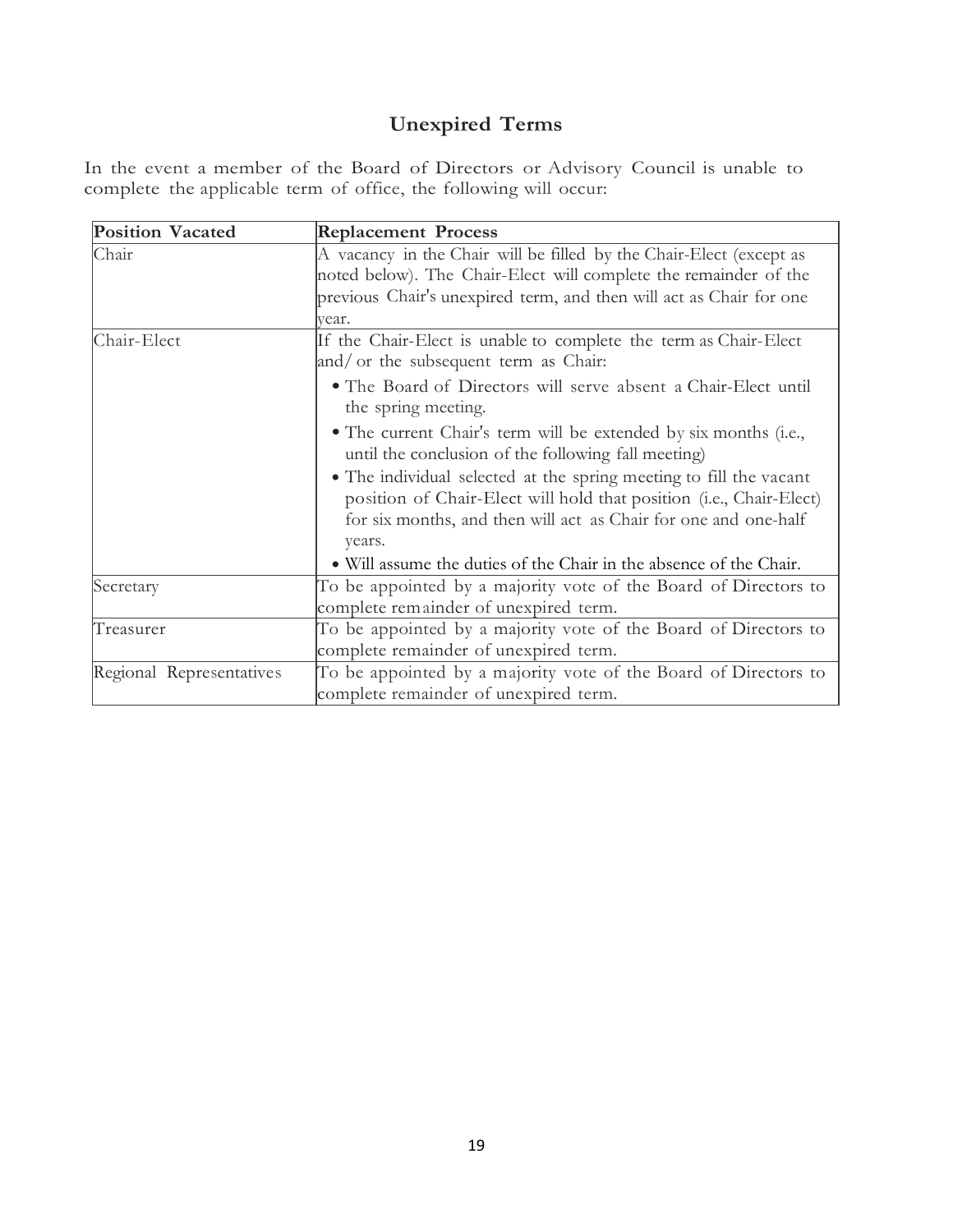# **Program Planning Committee**

The Program Planning Committee is charged with assisting Meeting Coordinator(s) in planning upcoming meetings with guidance from the Board of Directors and the Program Planning Manual. The Committee Chair will be appointed by the DAG Chair with advice and consent of the Board of Directors. The appointed Committee Chair must be able to attend at least 50% of the scheduled Board of Directors/Advisory Council meetings. The Committee will be responsible to the Board of Directors. The appointment will commence following the conclusion of the spring meeting for a period of one year. Reappointment to the committee may be made at the pleasure of the DAG Chair. The Committee Chair may appoint a Co-Chair to assist with the duties of the Chair/Committee, who shall be approved by the Board. The Committee Chair will solicit membership to this Committee from the Group.

The Committee Chair shall be responsible for updating the D AG Chair and the Board on potential topics, presenters, themes, and activities for future meetings. The Committee Chair shall submit a budget to the Board for approval. All expenditures that exceed the approved budget shall require Board approval. The Committee Chair will coordinate with the Treasurer to ensure meeting registrations have been received.

The Committee will prepare a list of attendees with photos, arrival/departure dates and emergency contact numbers (cell and other) for distribution to meeting attendees prior to each meeting. The Committee is further charged with the responsibility of determining and implementing strategies to increase the visibility of the organization. The Committee should work with the Board of Directors and assist the Meeting Coordinator(s) with logistics as requested.

# **Ad Hoc Committees**

Ad Hoc Committees are convened at the request of the Chair to address a particular issue.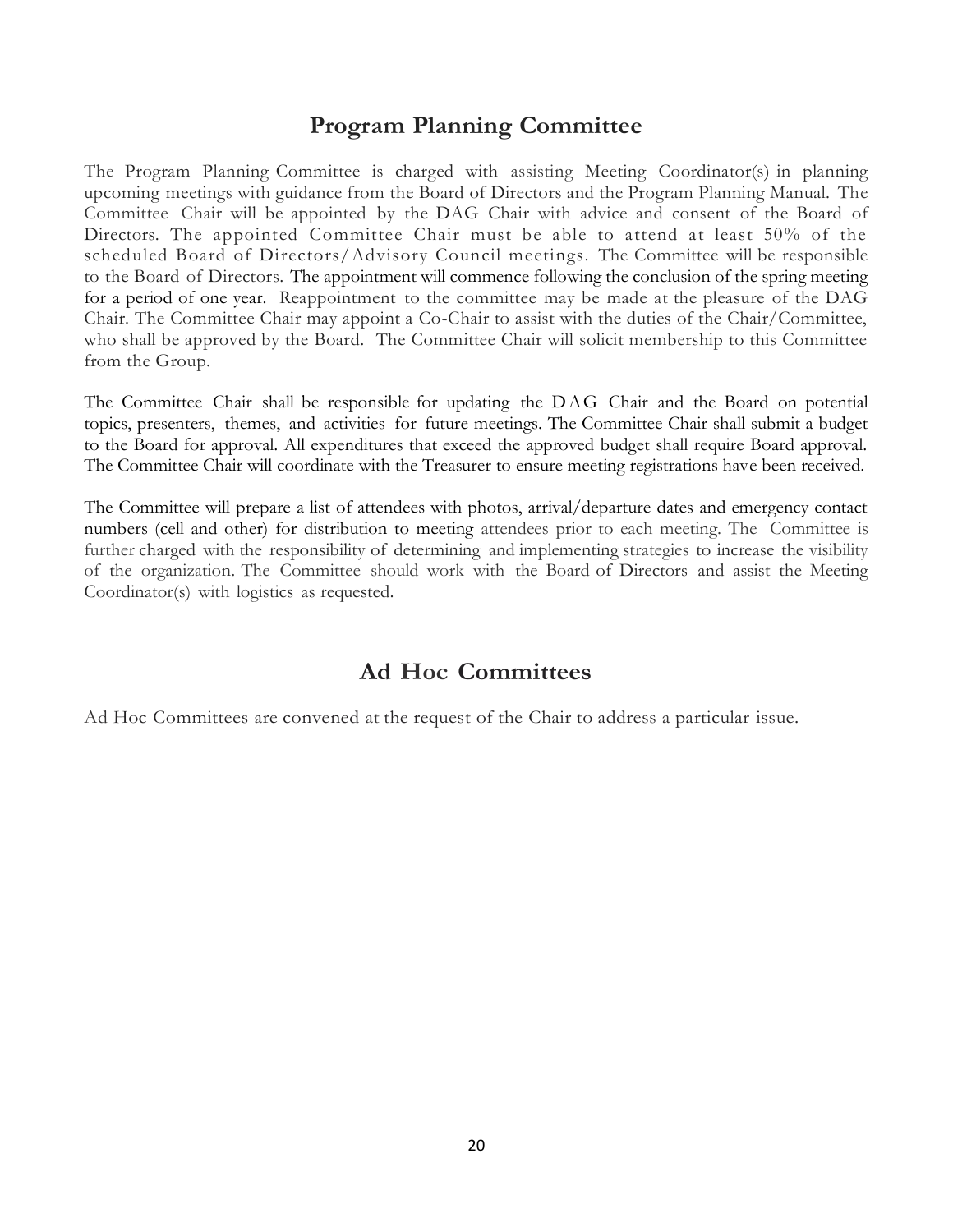# **Communications Coordinator(s)**

The Communications Coordinator(s) is/are charged with increasing visibility of DAG. The Communications Coordinator will be appointed by the DAG Chair and will be responsible to the Board of Directors. The term of appointment will be for one year. Reappointment may be made at the pleasure of the DAG Chair. The appointed Coordinator(s) must be able to attend at least 50% of the scheduled Board of Directors/Advisory Council meetings.

The Communications Coordinator(s) shall be responsible for DAG social media sites (AAMC DAG website, AAMC DAG Listserv, LinkedIn, Facebook, etc.) and shall serve as historian and official photographer.

# Communication Forums

# **1. AAMC Listserv**

The Listserv is an e-mail based forum that provides a mechanism for dean's assistants to share ideas, views and comments on any matters of interest to their colleagues. Everyone who subscribes has the opportunity to interact with other list members via e-mail. The Listserv may be used for professional discussions, queries and announcements.

## *To subscribe to the Deans' Assistants Listserv:*

Send an e-mail message addressed to [majordomo@aamcinfo.aamc.org.](mailto:majordomo@aamcinfo.aamc.org) Do not put anything in the subject line of the message. In the body of the message, type subscribe deansassistants<your e -mail address>. Shortly thereafter you should receive a message acknowledging that you are subscribed to the list along with instructions on submitting messages, accessing the archive, unsubscribing, etc.

*To submit a message to the list once you are subscribed:*

Send it to *deansassistants@lists.aamc.org* 

As you use the Listserv, please follow these important tips:

- Include your name and e-mail address in the body of each message you send.
- Identify the specific topic of your message in the subject line of the message .
- Understand that to help prevent mail loop problems, responses will go ONLY to the sender of the current message. You may reply to the entire list by cc'ing your reply to [deansassistants@lists.aamc.org.](mailto:deansassistants@lists.aamc.org)

For help using the Listserv, send a message to [majordomo@aamcinfo.aamc.org](mailto:majordomo@aamcinfo.aamc.org) and in the body type help. For further information, contact your local information technology staff or AAMC at (202) 828-0554.